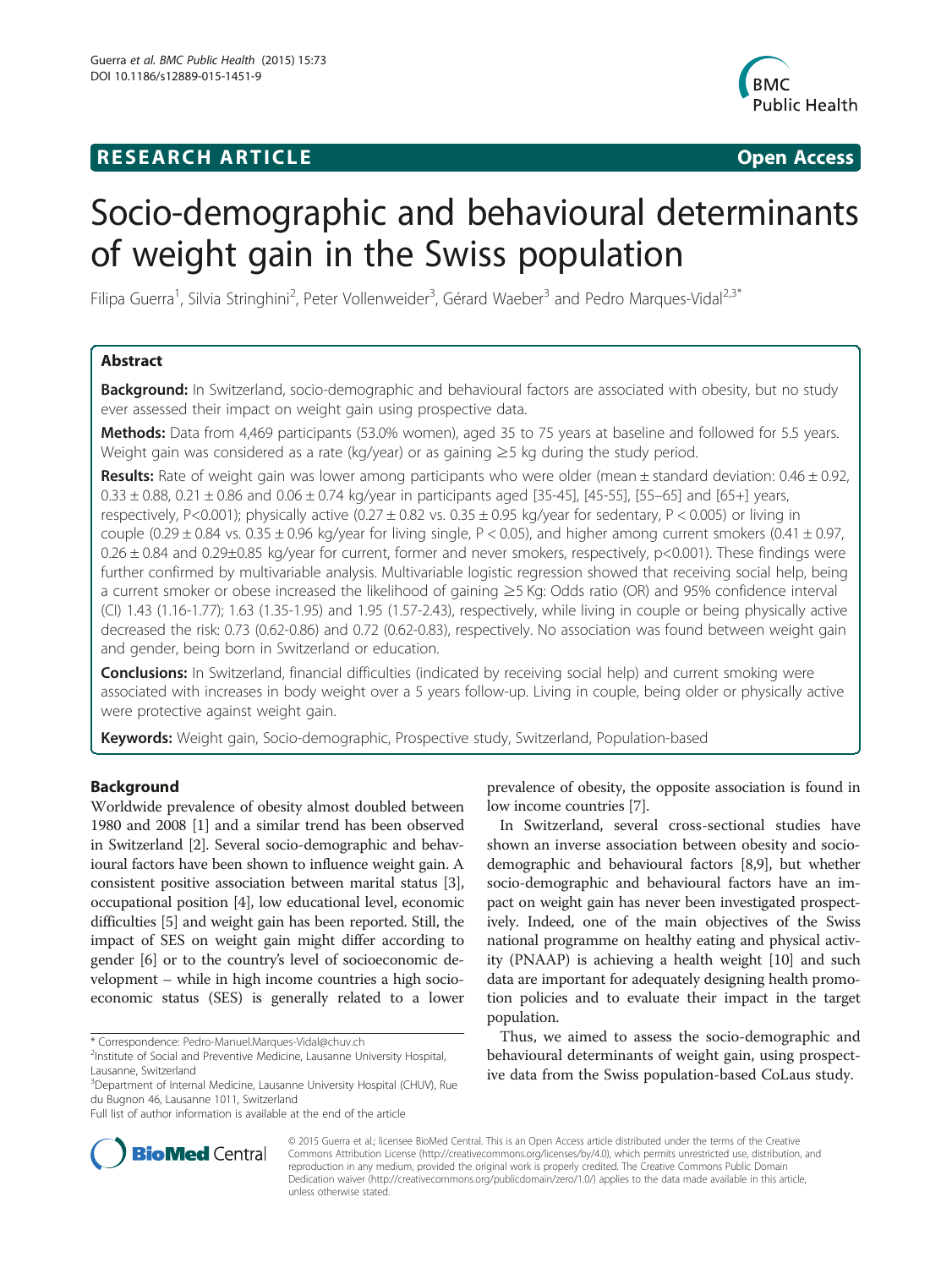## **Methods**

## The Cohorte Lausannoise (CoLaus) study

The CoLaus study is a population-based study assessing the clinical, biological and genetic determinants of cardiovascular disease in the city of Lausanne, Switzerland [[11](#page-6-0)]. The initial recruitment took place between June 2003 and May 2006 and enrolled 6,733 participants (3,544 women) aged 35–75 years; participation rate was 41%.

Follow-up was conducted between April 2009 and September 2012 and included all participants of the baseline study willing to participate. At follow-up, participants attended a single visit which included, as in the baseline assessment, an interview, a physical exam, and blood and urine collections in the fasting state. Average follow-up time was 5.5 years.

## Socio-economic data

Educational level was categorized as primary, secondary school, apprenticeship and university. Nationality was defined by the country of birth and categorized into Swiss and the most frequent nationalities in the canton (French, Italian, Portuguese and Spanish) and other. Marital status was categorized into living in couple (married and other relationship) or living alone (single, divorced or widowed).

Receiving social help was assessed with the question: "Do you receive social help?". Because all individuals residing in Switzerland receive financial compensation when they retire, the response to this variable is not informative beyond the retirement age. Therefore, men older than 65 years and women older than 63 or 64 years were not considered as receiving social help  $(N = 638)$ . In Switzerland, social help is provided as financial support to people with disabilities or whose income is insufficient to support themselves or their family, and can thus be considered as an indicator of financial adversity.

## Clinical and anthropometric data

Smoking status was defined as never, former and current. Physical activity was self-reported and participants were considered as physically active if they reported practicing leisure time physical activity at least twice per week. Body weight, height and waist circumference (WC) were measured using standard procedures [[11\]](#page-6-0). The same procedure was used in the baseline and follow-up examinations. BMI was defined as weight  $(kg)/height(m)^2$ . Normal BMI was defined as BMI < 25 kg/m², overweight as 25≤BMI<30 kg/m $^2$  and obesity as BMI≥30 kg/m<sup>2</sup>. Abdominal obesity was defined as WC≥102 cm for men and WC ≥ 88 cm for women.

Weight gain was considered in two ways. First, as a continuous variable representing the rate of weight gain, computed as the difference between the follow-up and baseline weight divided by the number of years of the follow-up (Kg/year). Second, as having or not having gained 5 Kg or more during the follow-up; the 5 Kg cut-off was chosen according to the recommendations of the World Health Organization that weight gain in adulthood should not exceed 5 Kg over the entire adult life [\[12](#page-6-0)].

#### Ethics

The study was approved by the Institutional Ethics Committee of the University of Lausanne and all participants provided written informed consent.

#### Statistical analysis

Analyses were conducted after excluding participants without BMI at baseline or follow-up, without SES data at baseline. As illness could lead to involuntary weight loss, participants who reported involuntary weight loss during the last 12 months at follow-up were also excluded.

Statistical analyses were performed using Stata version 12.0 for Windows (Stata Corp, College Station, Texas, USA). Descriptive results were expressed as number of participants (percentage) or as mean ± standard deviation. Bivariate analyses were performed using chi-square or Fisher's exact test for qualitative variables and one-way analysis of variance (ANOVA) for quantitative variables. Multivariable analyses were performed using ANOVA or logistic regression and results were expressed as multivariable adjusted mean ± standard error for ANOVA or as Odds ratio (OR) and 95% confidence interval (CI) for logistic regression. In multivariable analyses, several models were considered – adjusted only for age and gender and adjusted for all the variables significantly associated with weight gain. As BMI and waist were correlated, two separate multivariable models were tested (one with BMI and another with waist). Statistical significance was considered for  $p < 0.05$ .

#### Results

#### Characteristics of the participants

Of the initial 5,064 participants with follow-up data, 67 (1.3%) were excluded because of missing values on BMI at baseline or follow-up and 528 (10.4%) because of involuntary weight loss during the last 12 months. The socio-demographic and anthropometric characteristics of the remaining 4,469 participants are summarized in Table [1.](#page-2-0)

## Determinants associated with weight gain

Bivariate analysis of the baseline factors associated with rate of weight gain or weight gain ≥5 Kg are summarized in Table [1](#page-2-0). Rate of weight gain decreased with age, and was lower among participants born in Switzerland, living in couple or physically active. Obese (BMI or abdominal) participants had a lower rate of weight gain, while current smokers had a higher rate. Receiving social help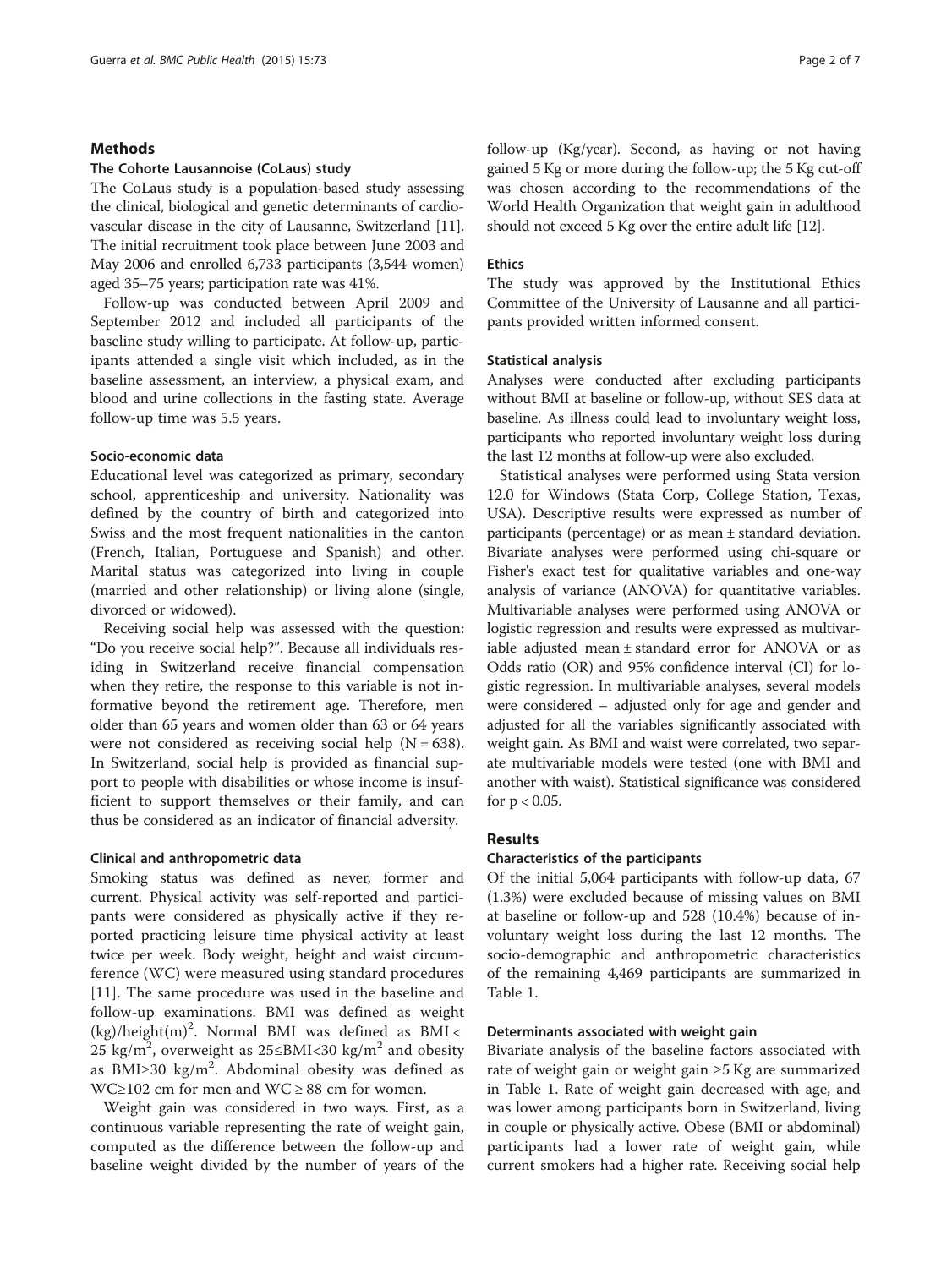## <span id="page-2-0"></span>Table 1 Sample characteristics ( $N = 4,469$ ) at baseline and factors associated with weight gain, excluding participants reporting involuntary weight loss

|                             | All<br>participants | Weight gain<br>(kg/year) | Gain≥5 kg (%) |
|-----------------------------|---------------------|--------------------------|---------------|
| N                           | 4,469               |                          | 868           |
| Age group                   | N (%)               | Mean $\pm$ SD            | N (%)         |
| $[35 - 45]$                 | 1 390 (31.1)        | $0.46 \pm 0.92$          | 334 (24.0)    |
| $[45 - 55]$                 | 1 344 (30.1)        | $0.33 \pm 0.88$          | 272 (20.2)    |
| [55-65]                     | 1 178 (26.4)        | $0.21 \pm 0.86$          | 202 (17.2)    |
| $[65 - 75]$                 | 557 (12.5)          | $0.06 \pm 0.74$          | 60 (10.8)     |
| p-value<br>comparing groups |                     | < 0.001                  | < 0.001       |
| Gender                      |                     |                          |               |
| Women                       | 2 369 (53.0)        | $0.31 \pm 0.92$          | 461 (19.5)    |
| Men                         | 2 100 (47.0)        | $0.31 \pm 0.84$          | 407 (19.4)    |
| p-value comparing<br>groups |                     | 0.90                     | 0.95          |
| Born in Switzerland         |                     |                          |               |
| Νo                          | 1 660 (37.1)        | $0.34 \pm 0.85$          | 340 (20.5)    |
| Yes                         | 2 809 (62.9)        | $0.29 \pm 0.90$          | 528 (18.8)    |
| p-value comparing<br>groups |                     | < 0.05                   | 0.17          |
| Nationality                 |                     |                          |               |
| Swiss                       | 2 809 (62.9)        | $0.29 \pm 0.90$          | 528 (18.8)    |
| French                      | 285 (6.4)           | $0.35 \pm 0.77$          | 54 (19.0)     |
| Italian                     | 238 (5.3)           | $0.41 \pm 0.87$          | 56 (23.5)     |
| Portuguese                  | 226 (5.1)           | $0.24 \pm 0.91$          | 36 (15.9)     |
| Spanish                     | 157 (3.5)           | $0.36 \pm 0.80$          | 34 (21.7)     |
| Other                       | 754 (16.9)          | $0.35 \pm 0.86$          | 160 (21.2)    |
| p-value comparing<br>groups |                     | 0.12                     | 0.21          |
| Receiving social help       |                     |                          |               |
| No                          | 3 930 (87.9)        | $0.30 \pm 0.86$          | 728 (18.5)    |
| Yes                         | 539 (12.1)          | $0.37 \pm 1.00$          | 140 (26.0)    |
| p-value comparing<br>groups |                     | 0.06                     | < 0.001       |
| Marital status              |                     |                          |               |
| Living alone                | 1 414 (31.7)        | $0.35 \pm 0.96$          | 316 (22.4)    |
| Living in couple            | 3 052 (68.3)        | $0.29 \pm 0.84$          | 552 (18.1)    |
| p-value comparing<br>groups |                     | < 0.05                   | < 0.001       |
| Educational level           |                     |                          |               |
| Primary                     | 755 (16.9)          | $0.30 \pm 0.98$          | 150 (19.9)    |
| Apprenticeship              | 1 579 (35.3)        | $0.29 \pm 0.92$          | 324 (20.5)    |
| Secondary school            | 1 158 (25.9)        | $0.31 \pm 0.86$          | 217 (18.7)    |
| University                  | 977 (21.9)          | $0.32 \pm 0.76$          | 177 (18.1)    |
| p-value comparing<br>groups |                     | 0.84                     | 0.44          |

## Table 1 Sample characteristics ( $N = 4,469$ ) at baseline and factors associated with weight gain, excluding participants reporting involuntary weight loss (Continued)

| Smoking status                |              |                 |            |
|-------------------------------|--------------|-----------------|------------|
| Never                         | 1 848 (41.4) | $0.29 \pm 0.85$ | 312 (16.9) |
| Former                        | 1513(33.9)   | $0.26 \pm 0.84$ | 274 (18.1) |
| Current                       | 1108(24.8)   | $0.41 \pm 0.97$ | 282 (25.5) |
| p-value comparing<br>groups   |              | < 0.001         | < 0.001    |
| Physical activity             |              |                 |            |
| No                            | 2 018 (45.2) | $0.35 \pm 0.95$ | 457 (22.7) |
| Yes                           | 2 451 (54.8) | $0.27 \pm 0.82$ | 411 (16.8) |
| p-value comparing<br>groups   |              | 0.005           | < 0.001    |
| Body mass index<br>categories |              |                 |            |
| Normal                        | 2 192 (49.1) | $0.35 \pm 0.70$ | 366 (16.7) |
| Overweight                    | 1 651 (36.9) | $0.29 \pm 0.85$ | 343 (20.8) |
| Obese                         | 626 (14.0)   | $0.22 \pm 1.37$ | 159 (25.4) |
| p-value comparing<br>groups   |              | 0.002           | < 0.001    |
| Abdominal obesity             |              |                 |            |
| No                            | 3 220 (72.1) | $0.34 \pm 0.74$ | 583 (18.1) |
| Yes                           | 1249(28.0)   | $0.22 \pm 1.16$ | 285 (22.8) |
| p-value comparing<br>groups   |              | < 0.001         | < 0.001    |

Results are expressed as average ± standard deviation or as number of participants (percentage). Statistical analysis by chi-square or analysis of variance.

tended to be associated with weight gain ( $p = 0.06$ ). The factors associated with a weight gain  $\geq$ 5 Kg were similar, although the association with being born in Switzerland was no longer significant, while receiving social help became significant.

Results of multivariable analyses adjusting for age and gender (model 1) and for the main confounders (model 2) are summarized in Table [2](#page-3-0). Weight gain rate was negatively associated with age, living in couple and being physically active, and positively associated with current smoking. Weight gain rate was also associated with nationality (other than Portuguese), while no significant relationship was found with being Swiss born or BMI status. Multivariable logistic regression on gaining ≥5 Kg provided similar results, i.e. that older vs. younger participants and those living in couple vs. alone had, respectively, a 62% (95% CI: 0.28-0.51) and a 27% (95% CI: 0.62-0.86) decreased risk of weight gain, while current vs. never smokers had a 63% increased risk (95% CI: 1.35-1.95). Participants receiving social help had a 43% higher likelihood (95% CI: 1.16-1.77) of gaining ≥5 kg.

Repeating the same analyses on the whole sample (i.e. including participants who were initially excluded from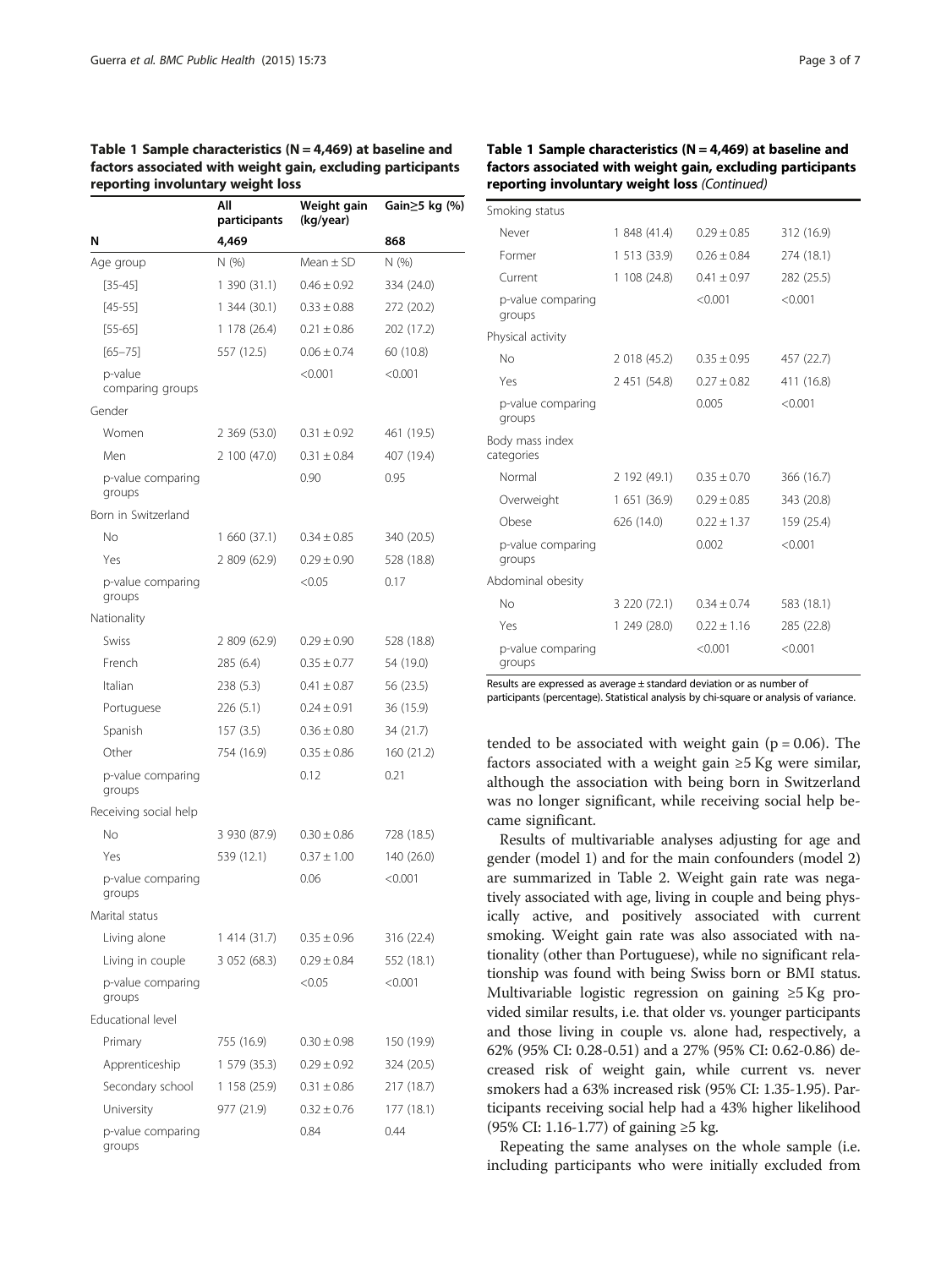|                        | Weight gain (kg/year) |                 |                 | Gain $\geq$ 5 kg       |                        |                        |
|------------------------|-----------------------|-----------------|-----------------|------------------------|------------------------|------------------------|
|                        | Model 1               | Model 2         | Model 2         | Model 1                | Model 2                | Model 2                |
| Age group              |                       |                 |                 |                        |                        |                        |
| $[35 - 45]$            | $0.46 \pm 0.02$       | $0.45 \pm 0.02$ | $0.47 \pm 0.02$ | $1$ (ref.)             | $1$ (ref.)             | $1$ (ref.)             |
| $[45 - 55]$            | $0.33 \pm 0.02$       | $0.33 \pm 0.02$ | $0.33 \pm 0.02$ | $0.80$ (0.67 - 0.96)   | $0.76$ (0.63 - 0.92)   | $0.74$ $(0.62 - 0.90)$ |
| $[55-65]$              | $0.21 \pm 0.03$       | $0.22 \pm 0.03$ | $0.21 \pm 0.03$ | $0.65$ (0.54 - 0.79)   | $0.60$ (0.49 - 0.73)   | $0.56$ (0.46 - 0.69)   |
| $[65 - 75]$            | $0.06 \pm 0.04$       | $0.08 \pm 0.04$ | $0.08 \pm 0.04$ | $0.38$ (0.28 - 0.51)   | $0.37$ (0.27 - 0.50)   | $0.35$ (0.25 - 0.47)   |
| p-value between groups | < 0.001 <sup>a</sup>  | < 0.001         | < 0.001         | < 0.001 <sup>a,d</sup> | $<$ 0.001 $d$          | $<0.001d$              |
| Gender                 |                       |                 |                 |                        |                        |                        |
| Women                  | $0.31 \pm 0.02$       | $0.31 \pm 0.02$ | $0.31 \pm 0.02$ | $1$ (ref.)             | $1$ (ref.)             | $1$ (ref.)             |
| Men                    | $0.30 \pm 0.02$       | $0.31 \pm 0.02$ | $0.30 \pm 0.02$ | $0.97$ $(0.84 - 1.13)$ | $0.93$ $(0.79 - 1.08)$ | $1.02$ (0.87 - 1.19)   |
| p-value between groups | 0.55 <sup>b</sup>     | 0.88            | 0.73            | 0.72 <sup>b</sup>      | 0.34                   | 0.80                   |
| Born in Switzerland    |                       |                 |                 |                        |                        |                        |
| No                     | $0.32 \pm 0.02$       | $0.32 \pm 0.02$ |                 | $1$ (ref.)             | $1$ (ref.)             |                        |
| Yes                    | $0.30 \pm 0.02$       | $0.30 \pm 0.02$ |                 | $0.97$ $(0.83 - 1.13)$ | $1.04$ (0.89 - 1.22)   |                        |
| p-value between groups | 0.47                  | 0.52            |                 | 0.66                   | 0.61                   |                        |
| Nationality            |                       |                 |                 |                        |                        |                        |
| Swiss                  | $0.30 \pm 0.02$       | L,              | $0.30 \pm 0.02$ | 1 (ref.)               | $1$ (ref.)             | $1$ (ref.)             |
| French                 | $0.34 \pm 0.05$       |                 | $0.33 \pm 0.05$ | $0.96$ (0.70 - 1.32)   |                        | $0.98$ $(0.71 - 1.34)$ |
| Italian                | $0.45 \pm 0.06$       |                 | $0.45 \pm 0.06$ | $1.41(1.02 - 1.93)$    |                        | $1.36(0.98 - 1.88)$    |
| Portuguese             | $0.13 \pm 0.06$       | L,              | $0.12 \pm 0.06$ | $0.65$ (0.45 - 0.95)   |                        | $0.60$ (0.41 - 0.88)   |
| Spanish                | $0.35 \pm 0.07$       | L,              | $0.35 \pm 0.07$ | $1.12$ (0.75 - 1.66)   |                        | $1.10$ (0.74 - 1.65)   |
| Other                  | $0.32 \pm 0.03$       |                 | $0.31 \pm 0.03$ | $1.07$ (0.88 - 1.31)   |                        | $1.01$ $(0.82 - 1.25)$ |
| p-value between groups | 0.006                 |                 | 0.005           |                        |                        |                        |
| Receiving social help  |                       |                 |                 |                        |                        |                        |
| No                     | $0.30 \pm 0.01$       | $0.30 \pm 0.01$ | $0.30 \pm 0.01$ | $1$ (ref.)             | $1$ (ref.)             | $1$ (ref.)             |
| Yes                    | $0.34 \pm 0.04$       | $0.33 \pm 0.04$ | $0.34 \pm 0.04$ | $1.43$ (1.16 - 1.77)   | $1.28(1.03 - 1.58)$    | $1.32$ (1.07 - 1.64)   |
| p-value between groups | 0.32                  | 0.49            | 0.40            | 0.001                  | 0.03                   | 0.02                   |
| Marital status         |                       |                 |                 |                        |                        |                        |
| Living alone           | $0.36 \pm 0.02$       | $0.36 \pm 0.02$ | $0.35 \pm 0.02$ | $1$ (ref.)             | $1$ (ref.)             | $1$ (ref.)             |
| Living in couple       | $0.28 \pm 0.02$       | $0.29 \pm 0.02$ | $0.29 \pm 0.02$ | $0.73$ (0.62 - 0.86)   | $0.76$ (0.65 - 0.90)   | $0.77$ (0.66 - 0.91)   |
| p-value between groups | 0.007                 | < 0.05          | < 0.05          | < 0.001                | 0.001                  | 0.002                  |
| Educational level      |                       |                 |                 |                        |                        |                        |
| Primary                | $0.32 \pm 0.03$       |                 |                 | $1$ (ref.)             | $1$ (ref.)             | $1$ (ref.)             |
| Apprenticeship         | $0.31 \pm 0.02$       |                 |                 | $1.05(0.84 - 1.30)$    |                        |                        |
| Secondary school       | $0.30 \pm 0.03$       |                 |                 | $0.88$ (0.70 - 1.11)   |                        |                        |
| University             | $0.29 \pm 0.03$       |                 |                 | $0.81$ $(0.63 - 1.03)$ |                        |                        |
| p-value between groups | 0.95                  |                 |                 | $0.02^{\rm d}$         |                        |                        |
| Smoking status         |                       |                 |                 |                        |                        |                        |
| Never                  | $0.29 \pm 0.02$       | $0.29 \pm 0.02$ | $0.29 \pm 0.02$ | $1$ (ref.)             | $1$ (ref.)             | $1$ (ref.)             |
| Former                 | $0.28 \pm 0.02$       | $0.28 \pm 0.02$ | $0.28 \pm 0.02$ | $1.14$ (0.95 - 1.36)   | $1.14$ (0.95 - 1.36)   | $1.13(0.94 - 1.36)$    |
| Current                | $0.39 \pm 0.03$       | $0.37 \pm 0.03$ | $0.37 \pm 0.03$ | $1.63$ (1.35 - 1.95)   | $1.59(1.32 - 1.91)$    | $1.56$ (1.29 - 1.88)   |
| p-value between groups | 0.003                 | < 0.05          | < 0.05          | < 0.001 <sup>d</sup>   | $<$ 0.001 $d$          | < 0.001 <sup>d</sup>   |

## <span id="page-3-0"></span>Table 2 Multivariable analysis of the factors associated with weight gain (N = 4,469), excluding participants reporting involuntary weight loss at follow-up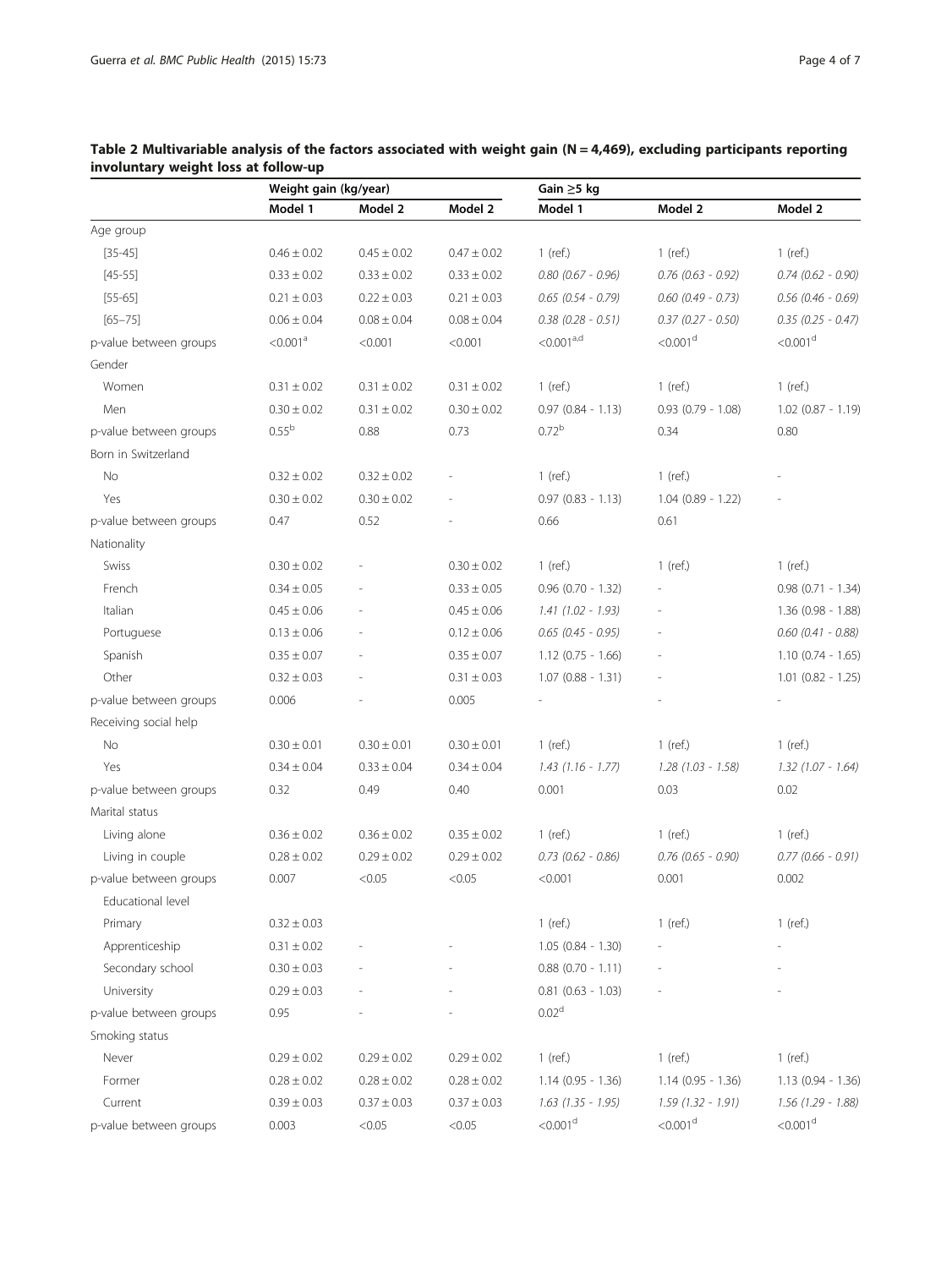| Physical activity          |                 |                          |                 |                      |                          |                      |
|----------------------------|-----------------|--------------------------|-----------------|----------------------|--------------------------|----------------------|
| <b>No</b>                  | $0.34 \pm 0.02$ | $0.34 \pm 0.02$          | $0.34 \pm 0.02$ | $1$ (ref.)           | $1$ (ref.)               | $1$ (ref.)           |
| Yes                        | $0.28 \pm 0.02$ | $0.28 \pm 0.02$          | $0.28 \pm 0.02$ | $0.72$ (0.62 - 0.83) | $0.79$ (0.68 - 0.92)     | $0.77(0.66 - 0.90)$  |
| p-value between groups     | < 0.05          | < 0.05                   | < 0.05          | < 0.001              | 0.003                    | 0.001                |
| Body mass index categories |                 |                          |                 |                      |                          |                      |
| Normal                     | $0.33 \pm 0.02$ | $0.33 \pm 0.02$          | ٠               | $1$ (ref.)           | $1$ (ref.)               | ۰                    |
| Overweight                 | $0.30 \pm 0.02$ | $0.30 \pm 0.02$          | ٠               | $1.46$ (1.23 - 1.73) | $1.43(1.21 - 1.70)$      | ٠                    |
| Obese                      | $0.25 \pm 0.03$ | $0.24 \pm 0.04$          | ٠               | $1.95(1.57 - 2.43)$  | $1.89(1.51 - 2.37)$      | ٠                    |
| p-value between groups     | 0.13            | 0.08                     |                 | < 0.001 <sup>d</sup> | < 0.001 <sup>d</sup>     |                      |
| Abdominal obesity          |                 |                          |                 |                      |                          |                      |
| No                         | $0.32 \pm 0.02$ | $\overline{\phantom{a}}$ | $0.32 \pm 0.02$ | $1$ (ref.)           | $\overline{\phantom{a}}$ | $1$ (ref.)           |
| Yes                        | $0.27 \pm 0.03$ | $\overline{\phantom{a}}$ | $0.26 \pm 0.03$ | $1.58(1.34 - 1.87)$  | $\overline{\phantom{a}}$ | $1.52$ (1.28 - 1.80) |
| p-value between groups     | 0.08            | $\overline{a}$           | < 0.05          | < 0.001              |                          | < 0.001              |

Table 2 Multivariable analysis of the factors associated with weight gain (N = 4,469), excluding participants reporting involuntary weight loss at follow-up (Continued)

OR: Odds Ratio; BMI: Body Mass Index. Results are expressed as multivariable adjusted mean ± standard error of the mean (sem) or as odds-ratio (OR) and (95% CI). Statistical analysis by analysis of variance or logistic regression. Model 1, adjusting for age and gender, except <sup>a</sup>adjusted for gender only; <sup>b</sup>adjusted for age only; Model 2, adjusted for all the variables in the model (indicated in the column); <sup>d</sup>p-value of the test for trend; −, not included in the model. Statistically significant (p < 0.05) ORs are indicated in italic.

the analysis) led to similar findings, except that the difference in rate of weight gain between physically active and non-active participants was no longer significant, and that the increased likelihood of gaining  $\geq 5$  kg was borderline significant among participants receiving social help (Additional file [1:](#page-5-0) Table S1).

#### **Discussion**

To our knowledge, this is the first study that assessed the socio-demographic determinants of weight gain in the general Swiss adult population. Our results suggest that weight gain is negatively associated with age, Portuguese nationality, living in couple and physical activity, and positively associated with current smoking, receiving social help and obesity. Conversely, no association between weight gain and educational level was found.

The fact that younger people tend to gain more weight is in accordance with other studies [[13](#page-6-0)]. This can probably be explained by the ceiling phenomenon of weight gain through life, which means that because older people are heavier, they are less likely to gain weight. No difference in weight gain was found between normal weight, overweight and obese participants; conversely, obese participants had an increased likelihood of gaining ≥5 kg. A possible explanation is that besides the substantial group of obese patients with weight gain ≥5 kg, there was also a large group of obese patients with weight loss, most likely due to medical reasons. Indeed, the prevalence of obese subjects with weight loss (40%) was higher than in overweight (36%) or normal weight (29%) participants (<0.001). Our results thus suggest that many obese participants tend to lose weight, but that this trend is overcompensated by a significant fraction of obese participants who gained more than 5 kg during the study period. Also, many normal weight or overweight participants tend to gain weight, but less than 5 kg (Figure 1).

Being married (and particularly the marital transition to being married) has been associated with an increase in body weight in most [\[3,14,15\]](#page-6-0) but not all [\[16\]](#page-6-0) studies. In this study, living in couple was strongly protective against weight gain, and adjusting for other family covariates such as having children did not change the results (adjusted mean  $\pm$  sem:  $0.36 \pm 0.02$  vs.  $0.29 \pm 0.02$  kg/year for living alone vs. living in couple,  $p < 0.05$ ). A possible explanation is the positive effect of living in couple on health-related be-haviours [\[17,18](#page-6-0)], but further studies are needed to better assess this point.

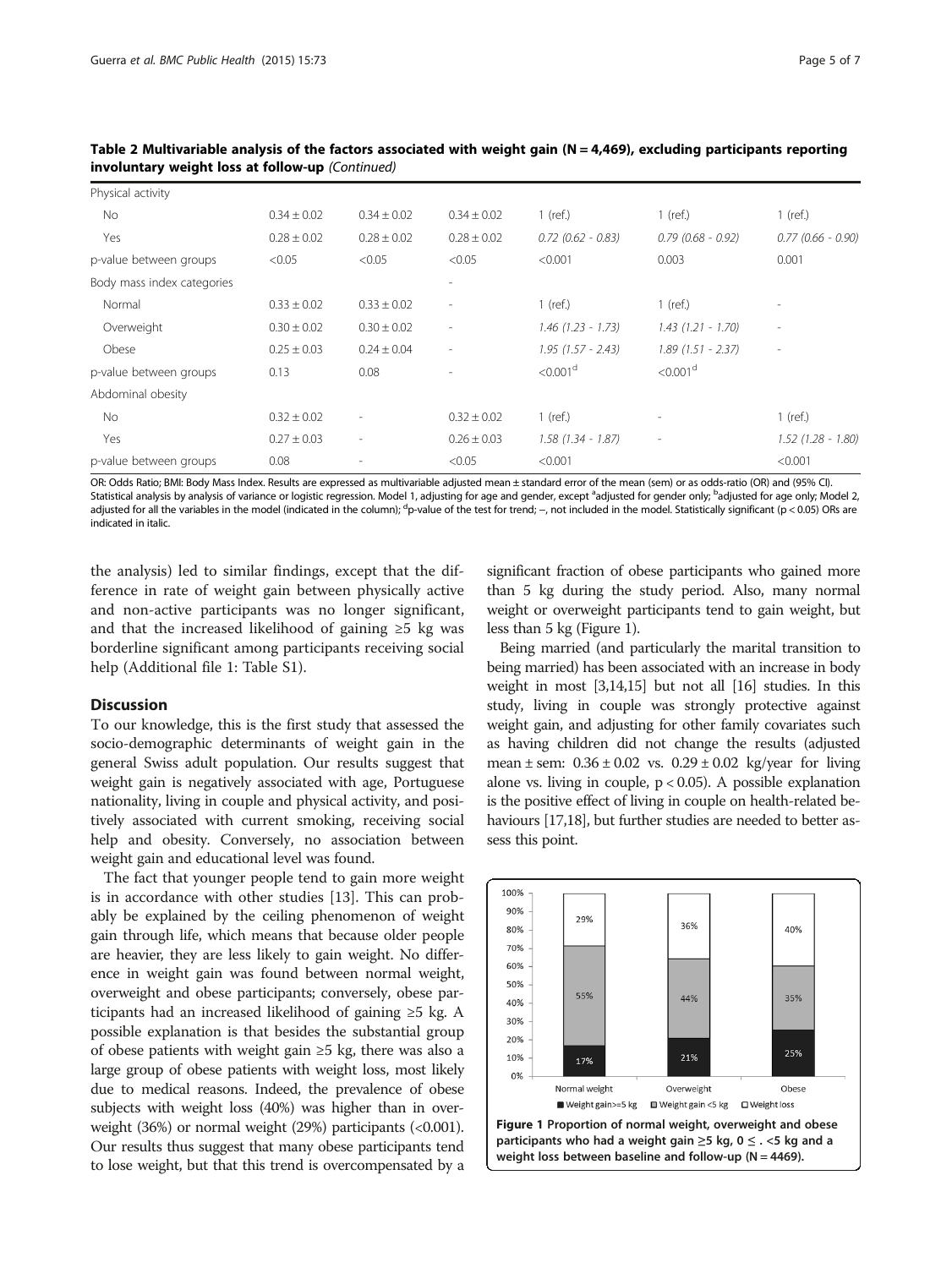<span id="page-5-0"></span>Smoking at baseline was positively associated with weight gain, and this association persisted after multivariable adjustment. A possible explanation is that some smokers quit during follow-up, which led to increased weight [\[19\]](#page-6-0), although this statement has been challenged [[20](#page-6-0)]. Other explanations include a less healthy lifestyle of smokers (i.e. less healthy eating and less physical activity) and also the positive association between number of cigarettes smoked and central fat accumulation [\[21\]](#page-6-0) and a Jor U-shaped association has also been found between waist circumference and visceral fat area with total lifetime smoking amount [\[22\]](#page-6-0). Hence, smoking should not be considered as a method for weight maintenance, and the beneficial effects of smoking cessation on health largely overcome the effects of post-cessation weight gain [\[23\]](#page-6-0).

Receiving social help was associated with an increased likelihood of gaining ≥5 kg over the follow up. In Switzerland, social help is provided as financial support to people with disabilities or whose income is insufficient to support themselves or their family, and can thus be considered as an indicator of financial adversity. The association between receiving social help and weight gain was only partially attenuated after multivariable adjustment. Similar to other studies [\[5](#page-6-0)], our results suggest that even in a wealthy country like Switzerland, financial difficulties are positively associated with weight gain, and that this association is independent from educational level. One possible explanation is that financial difficulties might prompt a decrease in diet quality [\[24](#page-6-0)], but this aspect requires to be further investigated.

Low educational level has been shown to be associated with increased weight gain [\[5,25,26\]](#page-6-0). In this study, no significant association between education and weight gain was found, although participants with university education tended to be at lower risk of weight gain. A possible explanation might be a low statistical power due to a small sample size. Also, given the large educational differences in obesity at baseline [[9\]](#page-6-0), ceiling effects may be at play, with people in the lowest educational category already having reached a plateau in obesity prevalence.

#### Strengths and limitations

The main strengths of this study are the use of prospective data and of objective anthropometric measurements. This study also has limitations. First, 25% of participants at baseline were not followed-up and were thus not included in this analysis. Participants who accepted to be followed were significantly younger, more educated, more frequently born in Switzerland, received social help less frequently, were less frequently smokers and more frequently active than participants who refused followup (Additional file 2: Table S2). Second, no information was available regarding slimming diets at baseline, so it was not possible to adjust for this covariate. Third, a

considerable number of participants were foreigners, and education categorization might differ according to the educational system. However, to reduce this issue, we used broad categorizations of education, and almost all foreigners came from European countries, where the educational system is quite comparable. Finally, changes in some sociodemographic or behavioural factors during follow-up might have influenced weight gain. Still, taking into account the multiple possibilities (for instance, physical activity would be split in four groups depending on baseline and follow-up status) would considerably complicate the model and increase the risk of small sized groups, leading to nonsignificant associations due to large confidence intervals of the estimators. Thus, and also considering the relative short follow-up period, we chose to apply a classic analytical method, taking into account only the baseline data.

## Policy implications

Our results are important for public health professionals and policy makers for several reasons. First, being physically active was negatively associated with weight gain, supporting the importance of promoting physical activity, also through environments favouring the practice of physical activity [\[27,28\]](#page-6-0). Second, participants with financial difficulties had a higher tendency to gain weight over the followup, probably due to their intake of caloric-dense, less expensive foods [\[29](#page-6-0)-[31](#page-6-0)]. Importantly, several randomized controlled trials have shown that education alone does not impact the purchase of healthy foods, and that cost reduction and/or promotions are needed to increase fruit and vegetable intake [\[32-34\]](#page-6-0). Thus, efforts should be made in the promotion of healthy eating, namely by decreasing the costs of healthy foods rather than just implementing food education campaigns. Finally, the fact that current smokers have an increased risk of gaining over 5 kg could be used as an additional argument for prompting smoking cessation.

#### Conclusions

In Switzerland, financial difficulties and current smoking are positively associated with weight gain and living in couple, being older or physically active are negatively associated with weight gain.

### Additional files

[Additional file 1: Table S1.](http://www.biomedcentral.com/content/supplementary/s12889-015-1451-9-s1.doc) Multivariate analysis of the factors associated with weight gain ( $N = 4,997$ ), including participants reporting involuntary weight loss.

[Additional file 2: Table S2.](http://www.biomedcentral.com/content/supplementary/s12889-015-1451-9-s2.doc) Comparison of the baseline characteristics between participants who refused (N=1573) and who accepted  $(N = 4968)$  follow-up.

#### Competing interests

The authors declare that they have no competing interest.